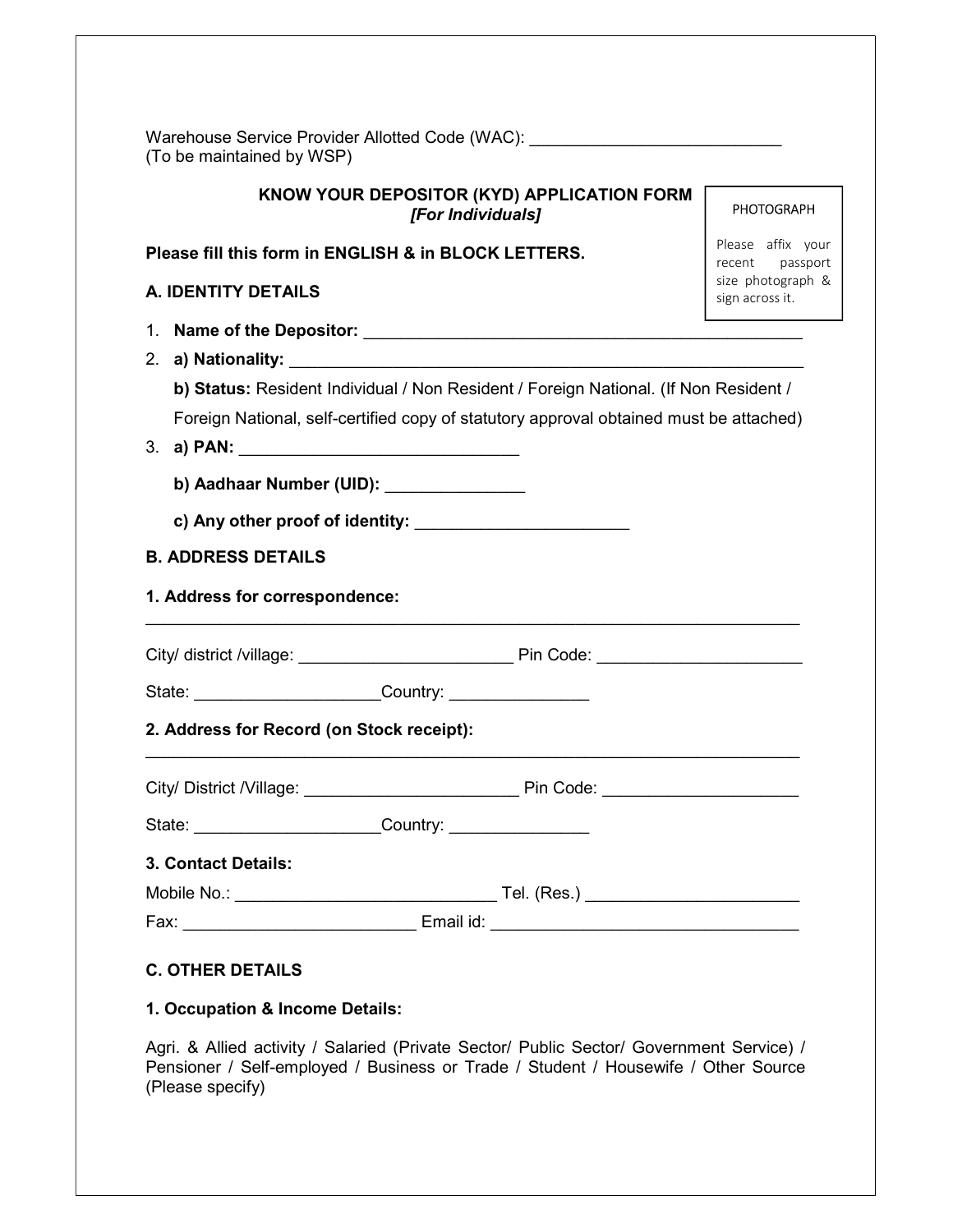### 2. Annual Income: \_\_\_\_\_\_\_\_\_\_\_\_\_\_\_\_\_\_\_\_\_\_\_\_

# D. BANK ACCOUNT(S) DETAILS

| <b>Bank Name</b> | <b>Branch</b><br><b>Address</b> | <b>Bank Account</b><br>No. | <b>Account Type:</b><br>Saving/Current/<br><b>Others</b> | <b>MICR</b><br><b>Number</b> | <b>IFSC</b><br>code |
|------------------|---------------------------------|----------------------------|----------------------------------------------------------|------------------------------|---------------------|
|                  |                                 |                            |                                                          |                              |                     |
|                  |                                 |                            |                                                          |                              |                     |

Note: Provide a copy of cancelled cheque leaf/ pass book/bank statement specifying name of the client, MICR Code or/and IFSC Code of the bank.

#### E. ComRIS / REPOSITORY ACCOUNT(S) DETAILS

| <b>ComRIS/Repository</b><br><b>Participant Name</b> | <b>Beneficiary</b><br><b>Name</b> | <b>ComRIS/Repository</b><br><b>Participant ID</b> | <b>Beneficiary ID</b> |
|-----------------------------------------------------|-----------------------------------|---------------------------------------------------|-----------------------|
|                                                     |                                   |                                                   |                       |
|                                                     |                                   |                                                   |                       |

#### F. TRADING ACCOUNT(S) DETAILS

| <b>Client Code (UCC)</b> | <b>Member Name</b> | <b>Member ID</b> |
|--------------------------|--------------------|------------------|
|                          |                    |                  |
|                          |                    |                  |

#### G. Goods and Services Tax (GST) Registration Details:

| <b>State</b> | <b>Depositor GST Number</b> | <b>Seller/Principal GST</b><br><b>Number</b> |
|--------------|-----------------------------|----------------------------------------------|
|              |                             |                                              |
|              |                             |                                              |
|              |                             |                                              |

Note: In case of operation in any other States than mentioned above, please provide GST Registration details of all other States as a separate Annexure to this Application along with certified copy of GST Registration certificate.

H. Mandi license / APMC license (As applicable, State wise) (Copy of license to be submitted)

| Mandi license / APMC license No.: |  |
|-----------------------------------|--|
| Date of issue of license          |  |
| License valid up to               |  |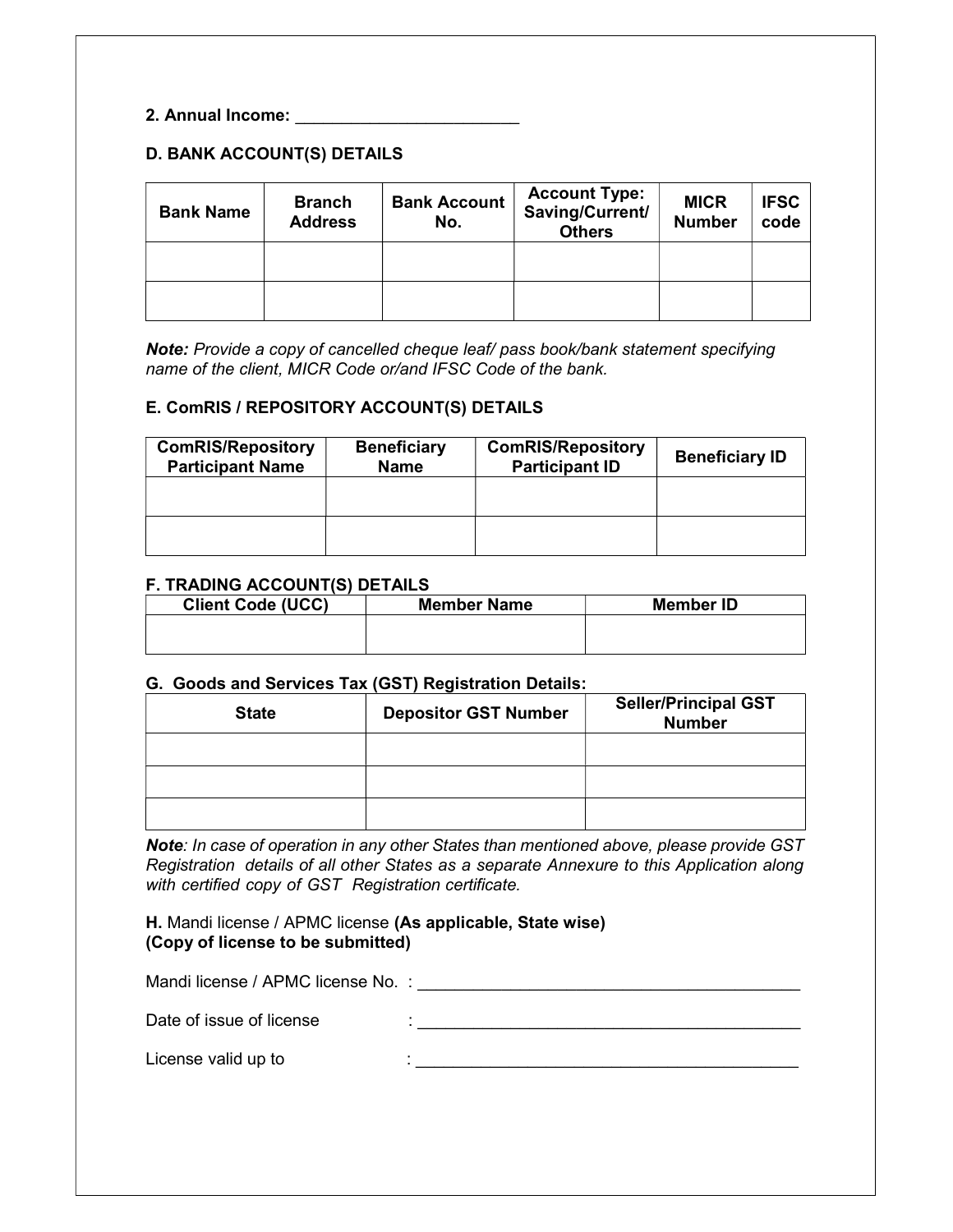| <b>I. DOCUMENTS ATTACHED</b><br>Self-attested copy of the GST Registration Certificate for<br>the States in which the Depositor/Client/Seller/Principal<br>is registered. | Yes | No. |  |
|---------------------------------------------------------------------------------------------------------------------------------------------------------------------------|-----|-----|--|
| Self-attested copy of Mandi license / APMC license submitted. Yes                                                                                                         |     | No  |  |
| Farmer – land records such as 7/12 extract or other state<br>specific land related documents establishing identity as                                                     | Yes | No  |  |

# LIST OF DOCUMENTS FOR IDENTIFICATION:

# [Attach self-attested copies of any two to indicate identity, signature verification & address]

Please produce original for verification:

farmer shall be submitted.

Passport / Driving Licence / Voter ID card / Armed Forces Id Card / Aadhar Card No. / PAN / ID card of any accredited institution like Government authority.

Utility Bill / Credit Card or Bank Account Statement (Within last 30 days) / Ration Card / Marriage Certificate / Trade Licence / Certificate of Birth / Regd. Lease deed.

### **DECLARATION**

- 1. I/We hereby declare that the details furnished above are true and correct to the best of my/our knowledge and belief and I/we undertake to inform you of any change therein, immediately. In case any of the above information is found to be false or untrue or misleading or misrepresenting, I am/we are aware that I/we may be held liable for it.
- 2. I/We confirm having read/been explained and understood the details as filled in this document.
- 3. I/We understand that the goods whenever deposited require to meet all statutory requirements besides the Exchange quality specifications. I/we confirm that said goods do not violate any statutory requirement or compliances applicable to them as in force.
- 4. I/We confirm to abide by various central/state laws including Tax laws, and other Acts, Rules, Regulations, notification/orders and guidelines applicable to the said goods and as in force from time to time and shall indemnify the warehouse and MCXCCL against any, and all litigations or actions / claims or proceedings arising on account of the information provided by me / us.
- 5. I/We understand that in the event of any non-compliance of any law, Rules, Regulations, Notification/s or order/s as applicable to the said goods, the Undersigned shall be solely and completely responsible and undertake to be so responsible and liable for such noncompliance and for any and all consequences thereof.
- 6. I/We further declare and agree that in no event shall MCXCCL or the said Warehouse be held liable for any damages, including but not limited to direct or indirect, special,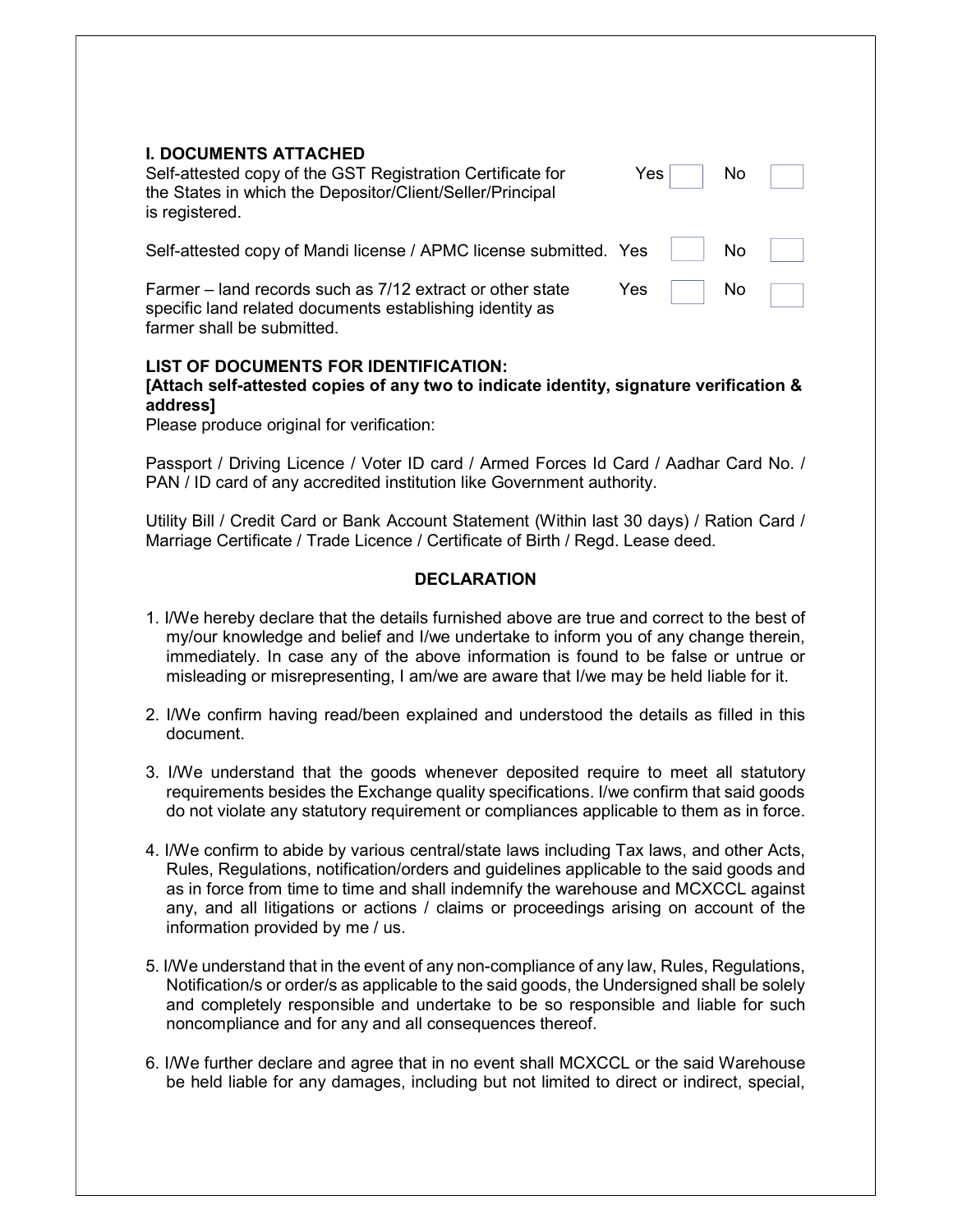incidental, or consequential damages, losses or expenses arising on account of my/our non-compliance of any central/state laws as applicable to the said goods.

- 7. As a depositor, I/we hereby confirm that commodities / goods requested to be stored shall not be unauthorized, banned under the law or for any other unlawful activity and all authorization and/or consents, approvals that are required in connection with storage of these materials / commodities shall be obtained by me / us, and in the event of any liability, financial or otherwise, arising at any point in time due to any misrepresentation, for any unlawful activity and for non- compliance of applicable laws and regulations governing storage services rendered by warehouse, I/we shall indemnify warehouse for such losses / damages / penalties etc.
- 8. I/We shall ensure that the quality of commodities shall comply with the regulations laid down by the other authorities like Food Safety Standards Authority of India, AGMARK & BIS etc.
- 9. I/We declare that, in case any storage receipt is endorsed to any other third party the same shall be promptly informed to the WSP.

| <b>Place</b> |                                          |
|--------------|------------------------------------------|
| <b>Date</b>  | <b>Name &amp; Signature of Depositor</b> |

| <b>FOR OFFICE USE ONLY</b> |
|----------------------------|
|----------------------------|

| WSP Allotted Code (WAC): |  |
|--------------------------|--|
| Name of the Depositor:   |  |

Documents Submitted verified: Yes / No

|                                           | Documents verified |
|-------------------------------------------|--------------------|
| Name of the Employee / Warehouse Official |                    |
| Employee Code                             |                    |
| Designation of the employee               |                    |

Signature of the Authorized Signatory

 $\_$ 

| Place:      |  |  |  |
|-------------|--|--|--|
| <b>Date</b> |  |  |  |

### Seal/Stamp of the WSP